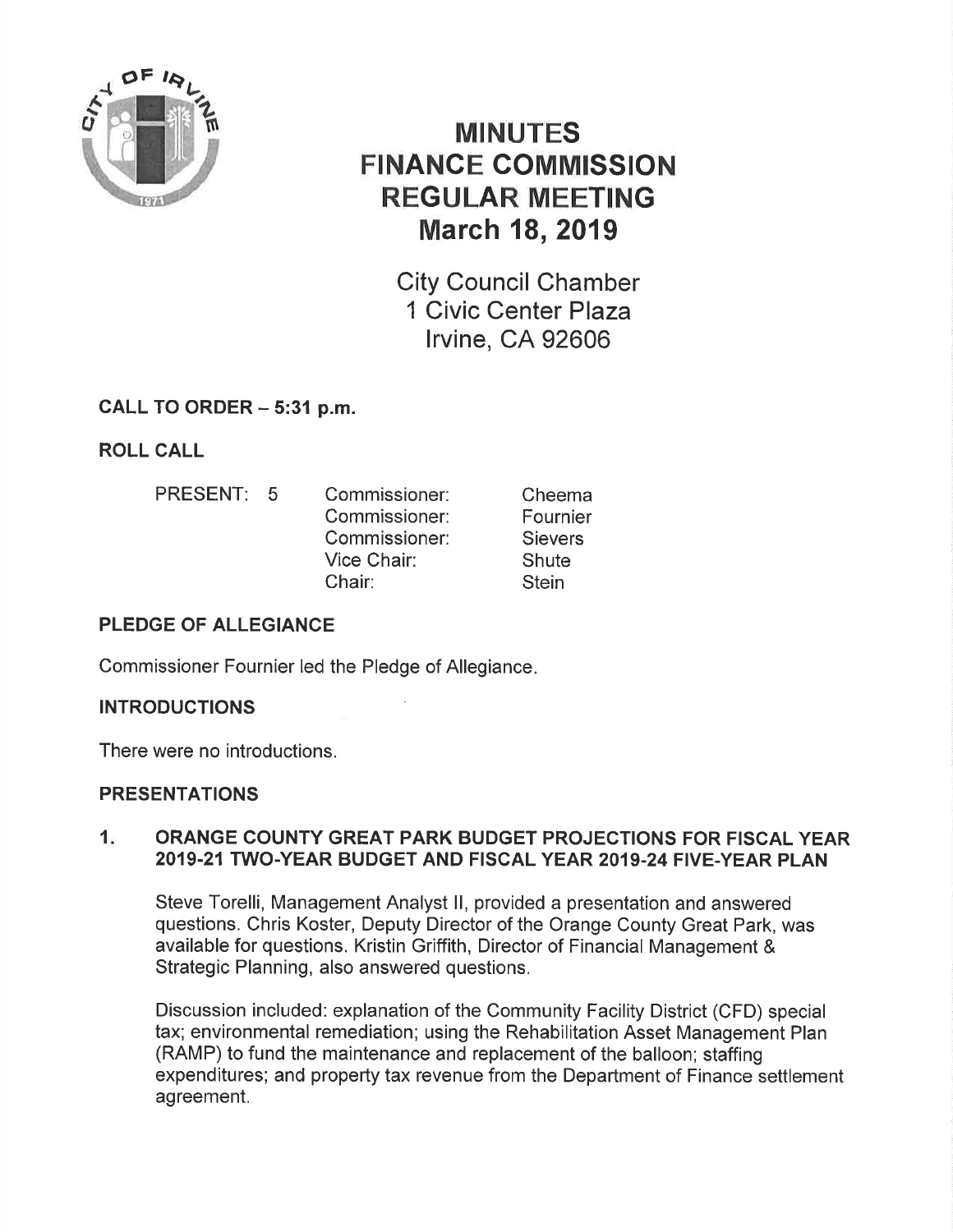#### ANNOUNCEMENTS

There were no announcements.

#### COMMITTEE REPORTS

There were no committee reports,

#### ADDITIONS AND DELETIONS TO THE AGENDA

There were no additions or deletions.

#### PUBLIG COMMENTS

The following individual spoke on fiscal year 2019-20 budget reductions

Judith Gass, lrvine resident, expressed her concern of budget reductions in education and expressed her appreciation of the community outreach meetings.

#### CONSENT CALENDAR

ACTION: Moved by Vice Chair Shute, seconded by Commissioner Gheema, and unanimously carried to approve Consent Calendar ltems 2 and 3.

#### 2. MINUTES

Approve the minutes of a regular meeting of the Finance Commission held on March 4,2019.

#### ACCEPTANCE OF AGREEMENT FOR TRANSFER OR USE OF FUNDS TO ENHANCE ONGOING EMERGENCY PREPAREDNESS EFFORTS FOR FISCAL YEAR 2018 EMERGENCY MANAGEMENT PERFORMANCE GRANT 3

- 1) Recommend the City Council authorize the Director of Public Safety to accept the Agreement for Transfer or use of funds to enhance ongoing emergency preparedness efforts for Fiscal Year 2018 (FY
- 2018) Emergency Management Performance Grant (EMPG). 2) Recommend the City Council approve a budget adjustment request in the amount of \$34,604 in grant revenues and appropriations for enhancements to ongoing emergency preparedness efforts.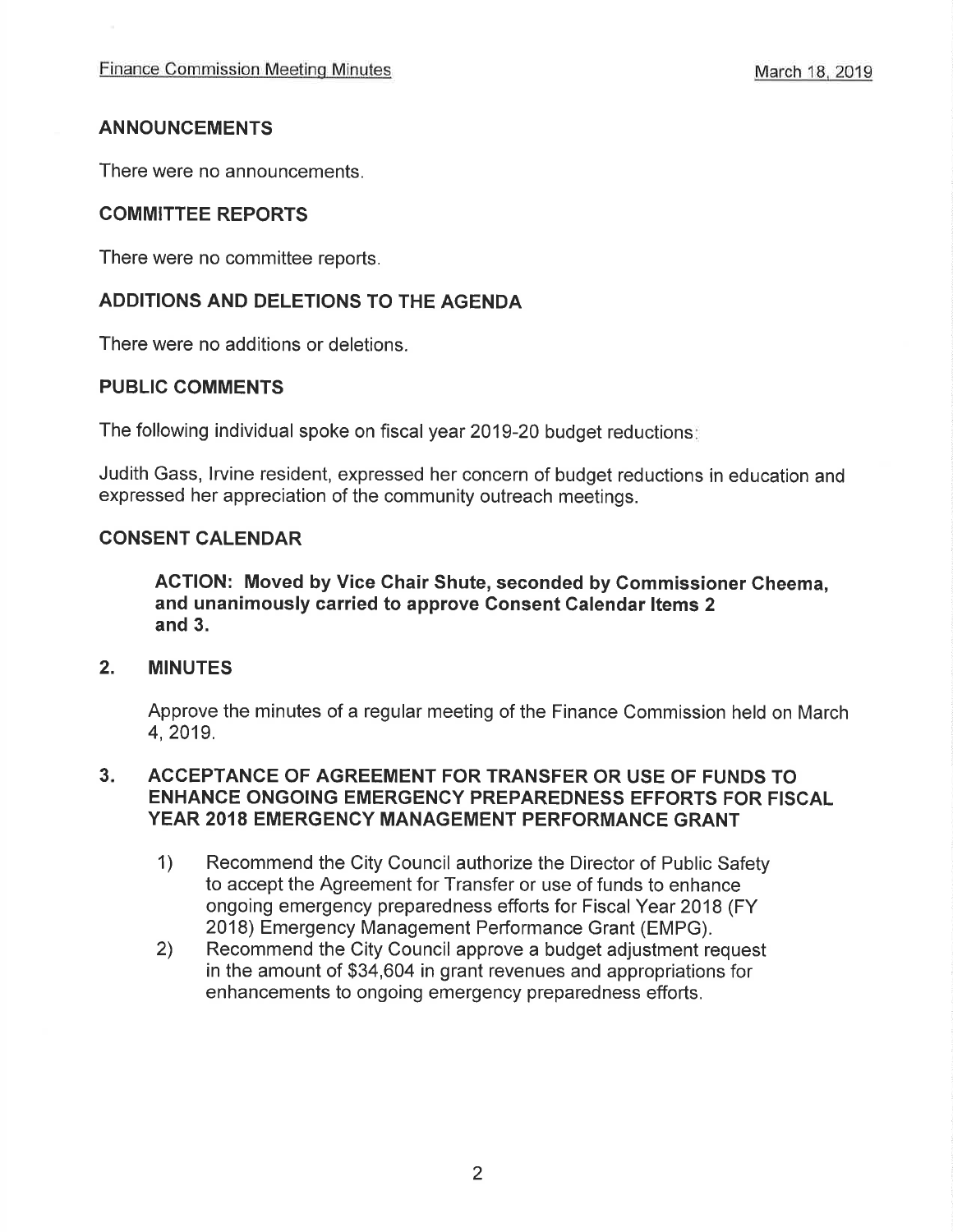#### COMMISSION BUSINESS

#### 4. APPOINTMENT OF FINANCE COMMISSION REPRESENTATIVE TO THE 2O1g CITYWIDE CIRCULATION PHASING TASK FORCE

Wendy Wang, Associate Transportation Analyst, outlined the task force meeting dates.

#### ACTON: Moved by Chair Stein, seconded by Commissioner Cheema, and unanimously carried to:

Appoint Vice Chair Shute as the Finance Commission representative to serve on the Citywide Circulation Phasing Task Force.

#### 5. COMPREHENSIVE FISCAL POLICIES

Patricia Song, Manager of Fiscal Services, Mark Steuer, Director of Public Works, Scott Smith, Deputy Director of Public Works, and Lori Thompson, Risk Management Administrator, presented the item and answered questions. Kristin Griffith, Director of Financial Management & Strategic Planning, and Curtis Smith, Fleet Services Superintendent, also answered questions.

Discussion included: utilization of the Gas Tax fund outside roadway maintenance and rehabilitation; benefits of a software that helps maximize the City's resources for roadway maintenance and repairs; the funding of police vehicles and equipment; designating reserve funds for the replacement of equipment and vehicles; tracking insurance claims within the California lnsurance Pool Authority (clpA); determination of member premium rates by rate classification and the City's loss experience; cyber liability and earthquake coverage; and how the carryover is used at the end of the two-year budget cycle.

#### RECOMMENDED ACTION: Moved by Vice Ghair Shute, seconded by Gommissioner Sievers, and unanimously carried to:

Recommend the City council adopt - A RESOLUTION OF THE CITY COUNCIL OF THE CITY OF IRVINE, CALIFORNIA, ADOPTING THE CITY'S FISCAL POLICIES

#### FISCAL YEAR 2018-19 SECOND QUARTER BUDGET UPDATE (REVISED) 6

Kristin Griffith, Director of Financial Management & Strategic Planning, presented the item and answered questions.

Discussion included: the change in the year-end projection for sales tax.